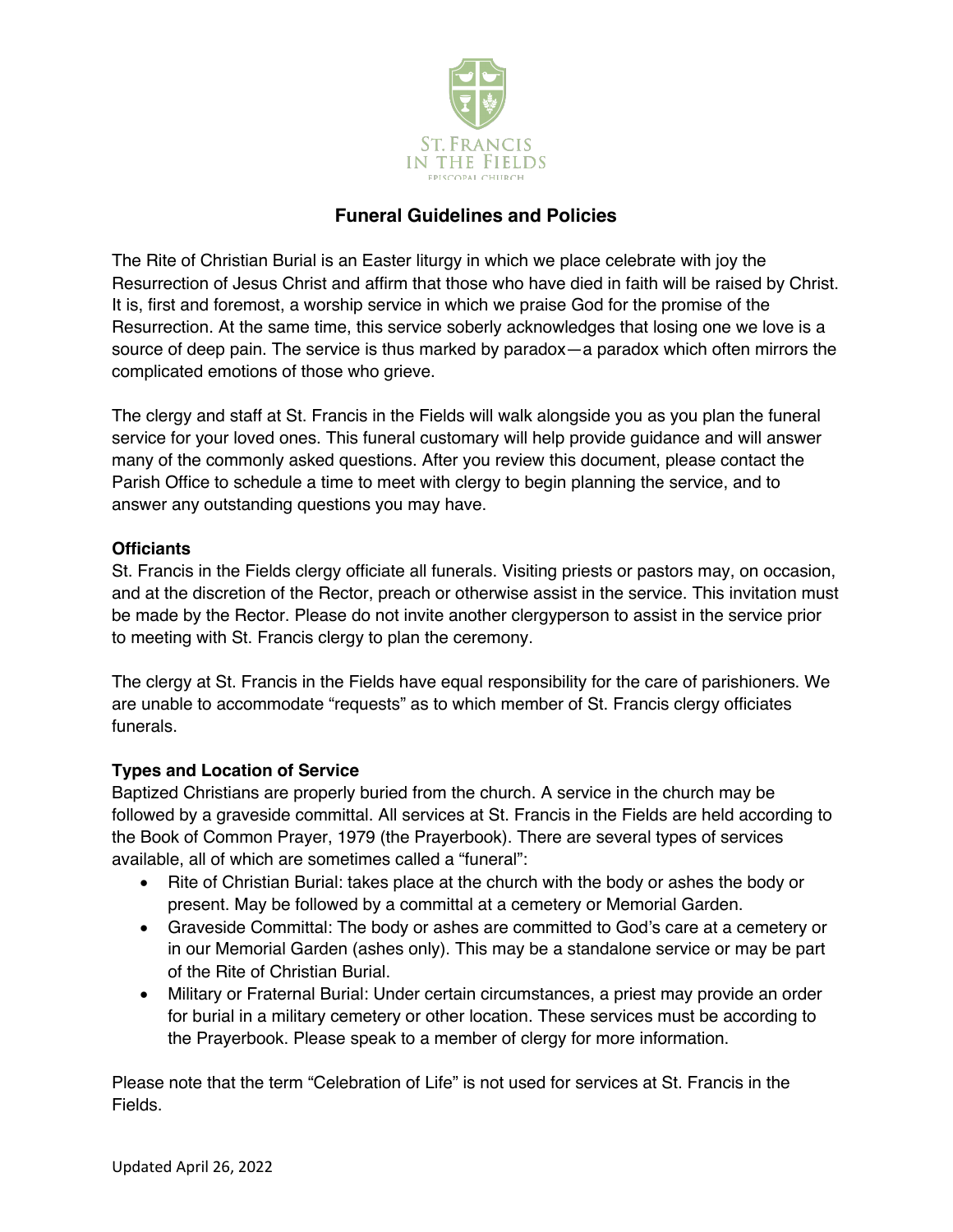

## **Date and Time of Service**

The Rite of Christian Burial is a communal liturgy, so funerals should be held at a time when the congregation has the opportunity to attend. Funerals are not held on Sundays or during Holy Week (the week preceding Easter).

We recommend that funerals be held on weekdays or Saturdays at 11:00 am or noon. Clergy will consult with you to choose a specific date and time.

## **Liturgical Choices**

## *Rite I or II*

There are two liturgies for funerals: Burial I and Burial II, one of which is more traditional, and one of which is more contemporary. The clergy can walk through the service with you to help you choose. Both liturgies begin joyfully: "I am the resurrection and the life."

## *Holy Communion*

You will have the option to have Holy Communion as part of the service. It is appropriate to celebrate communion because it is the ritual by which we remember Christ's death and resurrection, but it is not required. Please note that all Christians baptized with water in the name of the Father, Son, and Holy Spirit are invited to receive Holy Communion in the Episcopal Church.

#### *Viewing/Visitation*

A viewing, vigil, or visitation may be held at the church prior to the burial service, or at another location. Please let the priest know if you would like prayers or other resources for help in planning a vigil.

The coffin is closed before it enters the church for the Rite of Christian Burial and remains closed thereafter. Flowers are removed from the casket prior to bringing it into the church.

#### *Readings*

There are generally four readings (Old Testament, Epistle, Psalm, and Gospel) in a worship service, but you may choose to do fewer. A funeral with Holy Communion must include a reading from the Gospel. You may select readings from those offered in the Book of Common Prayer (see list in the planning guide). Readings are generally read by lay people; this can be a great way to include family members in the service.

#### **Music**

All funeral music is provided by St. Francis in the Fields musical staff, and all musical choices must be made in consultation with the Director of Music. The Director of Music will help you select hymns and anthems that are appropriate to the occasion and are from approved liturgical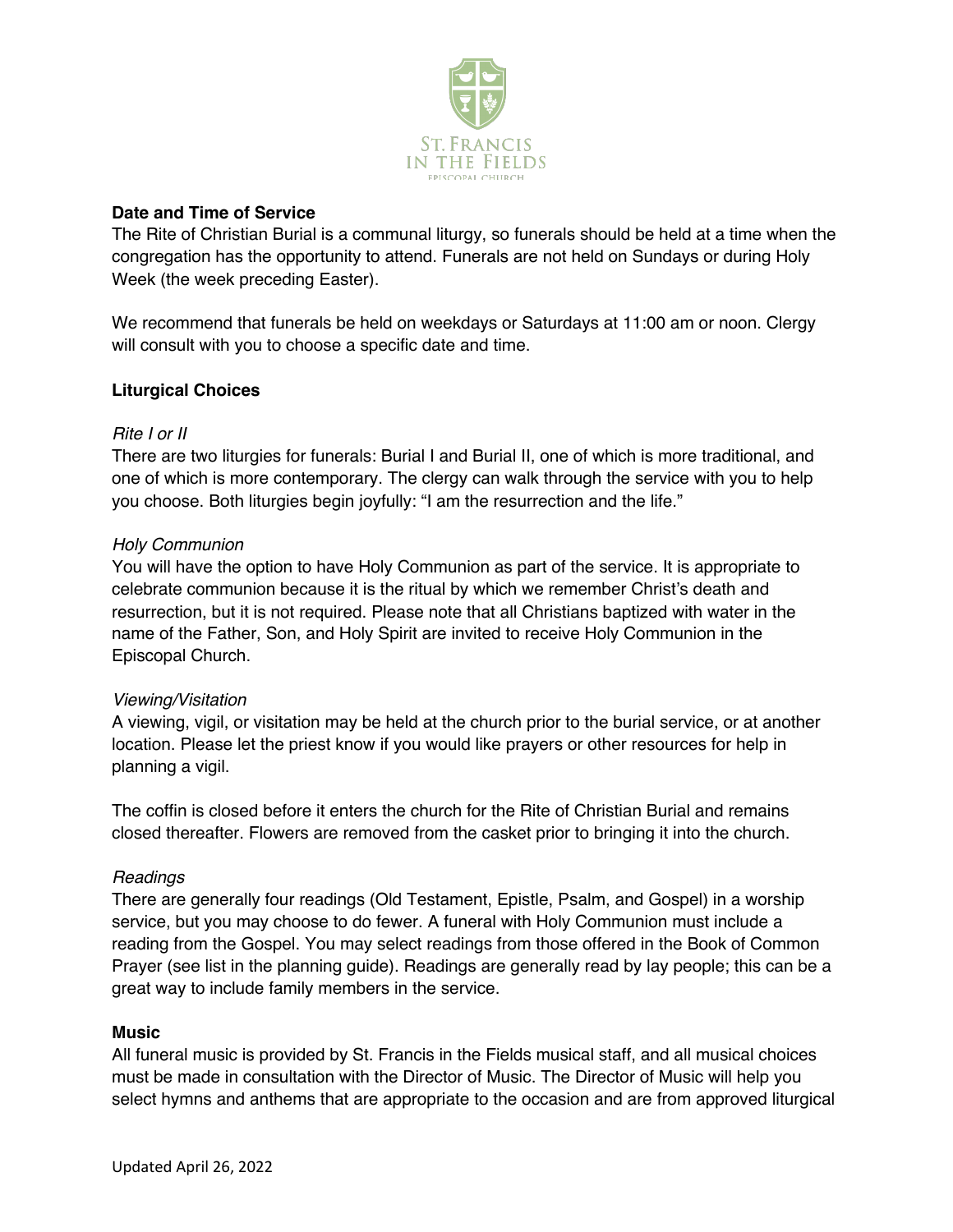

resources. Choirs, instrumentalists, and soloists are available upon request. Solos may be performed as a prelude before the service. The Music Director will select soloists and instrumentalists from among the St. Francis musical staff. More information about fees for the organist and choirs can be found on the attached fee schedule.

## **Speakers**

A priest of St. Francis in the Fields will provide the homily to reflect on the promises of Holy Scripture, and to tell the story of your loved one within the great narrative of God's saving work in the Resurrection of Jesus Christ. Additional eulogies are never required, and it is recommended that friends and family members be given a chance to speak in memory of their loved one at a reception after the service.

If a short remembrance is included in the liturgy, the speaker must a copy of the speech prior to the service, and the speaking time may not exceed five minutes.

## **Liturgical Assistants**

St. Francis will provide and coordinate an acolyte, chalice bearers, and thurifer (if requested). Members of our funeral guild generally serve as ushers. Pall bearers are selected by the family.

#### **Worship Leaflets**

The Parish Administrator will produce a service leaflet to include the order of the service, hymns, psalms, and readings. You may choose to work directly with a local printer to design and purchase a custom bulletin if you prefer. Please note that all leaflets must be approved by the priest prior to printing.

#### **Livestreaming**

St. Francis will make every effort to make livestreaming or a recording of your service available upon request, but it is not guaranteed. Please see the cost for livestreaming on the attached fee schedule. Livestreams from personal webcams, cameras, and cellphone recordings are not permitted in the sanctuary.

#### **Flowers**

Two flower arrangements are usually positioned on the flower stands behind the Altar near the Choir. If they are left to be used at the Sunday services, a memorial mention will be made in the Sunday leaflet. Flowers are purchased by the family and cost can vary. Please speak to the Parish Administrator about flower purchases.